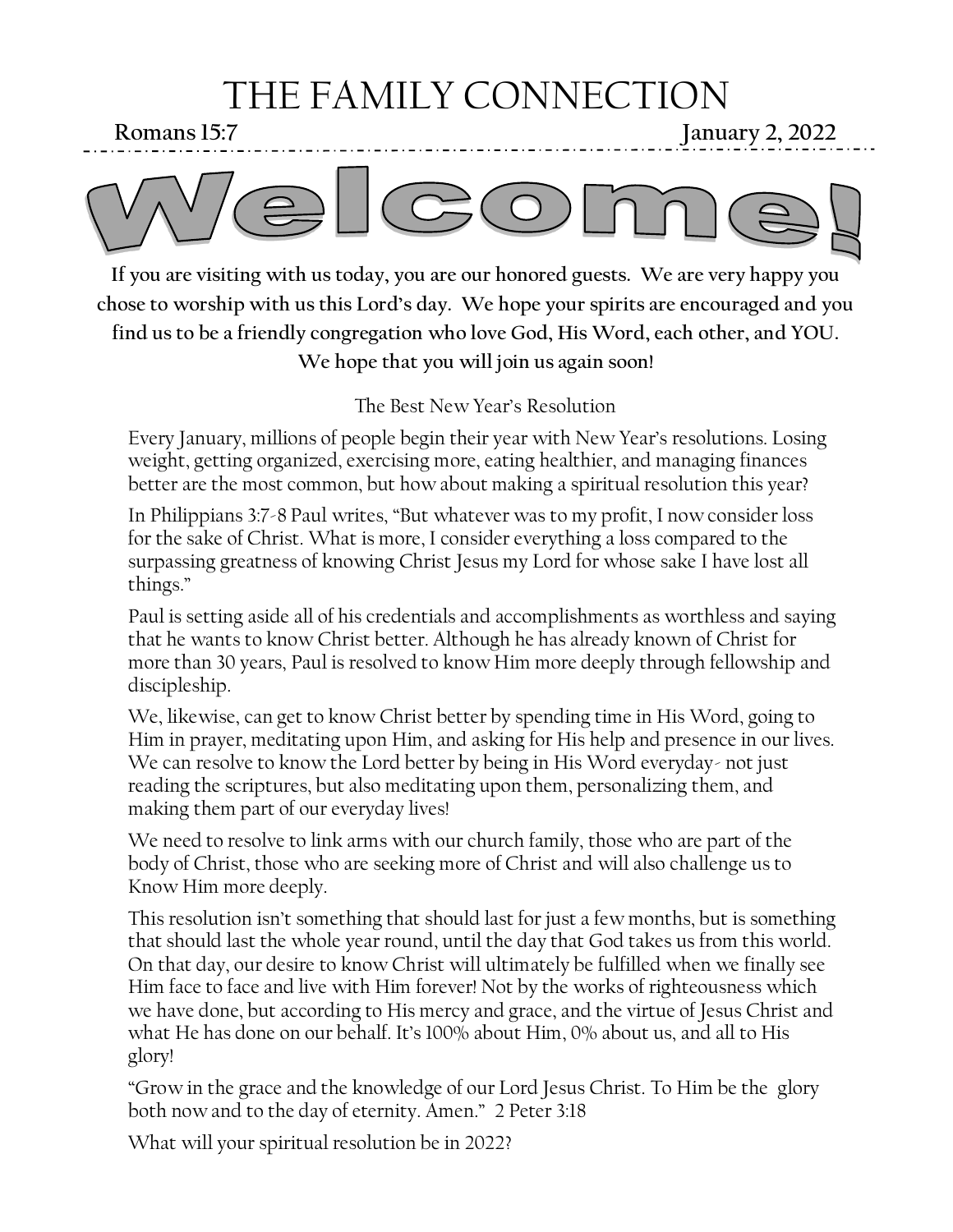### **PRAYER LIST\* MEMBERS**

- Claude Haynes
- Linda Copeland
- Margie Rhodes
- Bonnie Stephens
- Maria Reategui
- Maggie Rodriguez
- Elvis Durity
- Marjorie Connor
- Lew Parks
- Frieda Rodgers
- Doug Fee
- Carla Sledge
- Donna Strong
- Lee & Linda Sutton
- Di Menoher
- Ron Restivo
- Jeff Blake
- Werntz Family
- Glenn Macon

### **NURSING HOME / SHUT-INS**

- June McCauley
- Wayne & Bonnie Bucy

### **FAMILY & FRIENDS**

- France Family Thomas Walker
- Jon Sauer Lexi Carr
- Kasey Dudley Tania Gadbury
- Laurie & Danny Osborne
- Maddie Whitlock Amelia Larios
- Joe & Marie Lennon's son
- Mary Ryder Lynn Greer
- Linda Sutton grandson Matt &
- great granddaughter Jordan John Wallace's sister, Beth
- 
- George Ballard Marsha Hampton Marco Moros Bob Stafford
- 
- Hussey Family Sally Abbott
- Judy Sauer's g-daughter, Meaghan
- Ivonne Maria Reategui's cousin
- Robert Champion Michael Presto
- Larry Brown Judy Brugman • Brooke Ruppel Laubel Perez
- Ao Hotchkiss Mary Nell Shelly
- Carla Sledge's niece, Audricka
- Carla Sledge's nephew
- Danny Billingsby
- Donia Ciabuca Adrian Ivanov

### **MILITARY**

Christopher Lemay Lee Strong Darrell Martin Casandra Prokop

## **Order of Worship**

**January 2, 2022**

**Call to Worship: Joe Lennon**

*Screen "Step By Step"*

**Welcome: Scott Otey**

*Medley "That's Why We Praise Him!"*

**Prayer: Marc Rimmer**

*"Glorify Thy Name"*

*Screen "Worthy Is the Lamb"*

**Communion: Scott Holden**

**Luke 22:17-20 Acts 4:33-37**

**Song before the Message**

Children are invited to go to the worship class during this song\*

*Screen "I Stand Amazed"*

**Message: Tim Neal**

**Invitation Song:** *"How Beautiful"*

**Closing Song:**

*Screen "Tell Me the Story of Jesus"*

**Closing Prayer: Scott Otey**

Parents please pick up your child from class

**\*Children's Worship Class** - 3 years of age to 2nd grade - Classroom A8

**Worship volunteers** - remember to meet in Classroom A-11 at 8:50

Communion bread has been placed into individual cups. Gluten Free communion has been placed within the very center ring of each tray.

### **Future Events**

**Every Tuesday:** Men's Prayer Meeting - 6:30 A.M. **TONIGHT: Devo - 5:30 PM - Tim Neal Jan 11th:** Ministry Leaders / Deacons Meeting - 6:30PM **Jan 14 - 17th:** Winter Camp - Central Florida Bible Camp **Jan 16th:** Fellowship Meal / Tribute for the Gyimahs **Feb 12th:** Touch a Truck Event **Feb 18 - 19th:** Men's Retreat with guest speaker **Feb 19th:** Ladies' Retreat with guest speaker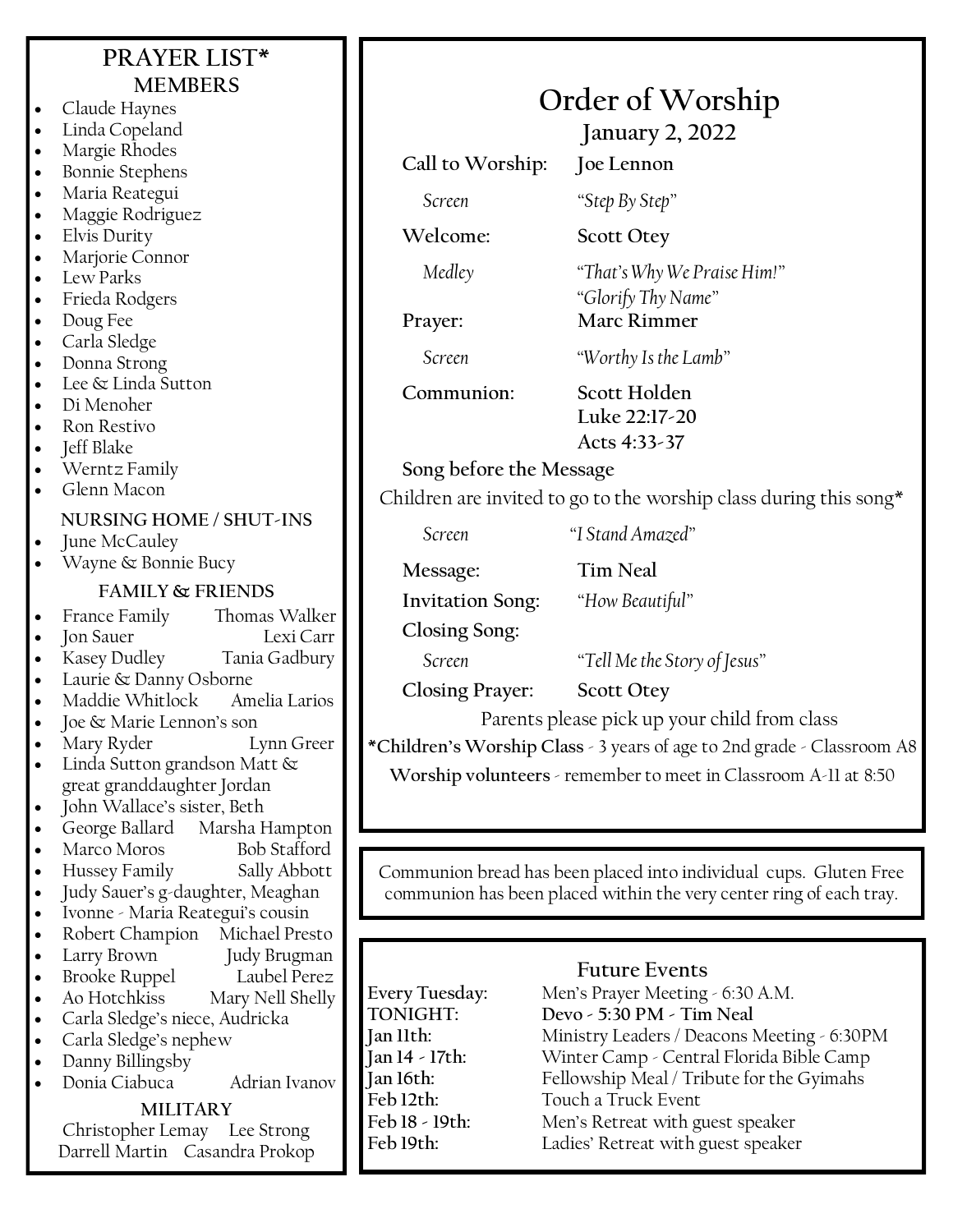#### **GIVING & ATTENDANCE WEEK ENDED Dec 26, 2021**

| Weekly Actual<br>Weekly Budget      | \$6,263<br>\$9,000 |  |  |  |  |
|-------------------------------------|--------------------|--|--|--|--|
| Weekly Variance                     | \$2,737            |  |  |  |  |
| 4 Week Average Variance \$4,371     |                    |  |  |  |  |
| Sunday Worship:                     |                    |  |  |  |  |
| Attendance in Building              | 127                |  |  |  |  |
| Attendance via views online:        | 185                |  |  |  |  |
| Sunday Morning Study:               |                    |  |  |  |  |
| Attendance in Building              |                    |  |  |  |  |
| Attendance via views online:        | 88                 |  |  |  |  |
| Sunday Evening:                     |                    |  |  |  |  |
| Attendance in Building              |                    |  |  |  |  |
| Attendance via views online:        | N/A                |  |  |  |  |
| Wednesday:                          |                    |  |  |  |  |
| Attendance in Building/Teens        |                    |  |  |  |  |
| Attendance online:                  | N/A                |  |  |  |  |
| <b>PRAYER SECTION</b>               |                    |  |  |  |  |
|                                     |                    |  |  |  |  |
| Claude Haynes, June McCauley,       |                    |  |  |  |  |
| Elvis Durity, & Scott Blake contin- |                    |  |  |  |  |
| ue to have health challenges.       |                    |  |  |  |  |

- Pray for the families affected by COVID-19.
- Amyla Gutierrez (8 month old) was admitted to the hospital with Covid on Tuesday.
- Glenn Macon is awaiting the results from a recent series of tests.
- Margie Rhodes' surgery has been postponed due to a fall earlier this week at her home. She will need quiet rest for the next couple of weeks. Cards are appreciated.

## Birthday's & Anniversaries

- 3 Jody Huggins
- 4 Brenda Werntz
- 6 Doug Fee
- 11 John Henderson
- 15 Russ Bone
- 18 Bob Allshouse
- 20 Frank Vitiello
- 20 Jack Dehanas
- 20 Tim & Melissa Neal
- 23 Debbie Anderson 26 - Marie Lennon

**Bible Study Times & Locations**

**Sunday morning classes:**

**Adults** will gather in the Auditorium - **Tim Neal Singing Class -**will meet in Classroom A8 - **Joe Lennon Cradle Roll** will meet in the Training Room - **Lardys Landeros 2-5 year old**s will meet in Classroom #2a - **Nora Vitiello K-3rd grades** will meet in Classroom #7 - **Susan Meulenburg 4th – 5 th grade**s will meet in Classroom A-11 - **Kristin Cipolla Teens -** meet out in the Teen House with **Zak and Jordyn Dempsey**

**Sunday night:- Devo @ 5:30PM -Tim Neal**

**Wednesday night classes 6:30PM:**

**Adults** - Auditorium - teacher - **Jeff Blake** 

**Ladies -** Fellowship Room - Trustworthy - various ladies

**2-5 year old**s will meet in Classroom #2a - **Susan Shelly**

**3rd – 5 th grade**s will meet in Classroom A-11 - teachers **Diana Travis & Pam Billingsby** 

**Teens** - Teen House - **with Zak & Jordyn Dempsey**

Our virtual options via Facebook & YouTube, @ the times listed above. We hope you will join us in one of these Bible study opportunities.

### **Deepest Condolences**

Our deepest condolences go out to Kenneth Brown in the passing of his wife, Norma on December 25. Norma had suffered a stroke over the summer that left her unable to leave their home. Her small, private service was held on Thursday at Memorial Gardens. Kenneth is requesting that we give him a time of privacy. In lieu of flowers, donations may be made to either the Naples Church of Christ or the charity of your choice. Cards may be sent to him at: 148 Eveningstar Cay - Naples, FL 34114.

## **Fellowship Meal / Gyimah Tribute**

On Sunday January 16<sup>th</sup>, we will have a Fellowship Meal saying farewell to *Ben and Stella Gyimah*. For those who don't know, they are relocating permanently to Ghana at the end of January.

As a parting gift, and to thank them for their service, we're suggesting that you make a donation to the *BenStel School.* The school is doing amazing things for many children in Ghana! There will be more details about the school during our fellowship meal.

Thank you in advance!

## **Congratulations!**

Scott & Diane Otey welcomed their newest granddaughter, Harper Rose Otey 2 1/2 weeks early on December 22nd. Harper weighed in at 4 lbs 11 oz and 17" long. After an extended stay in the hospital, Josh  $\&$ Valeria Otey were able to bring Harper home for Christmas. Cards may be sent to: 3513 19th Street SW - Lehigh Acres, FL 33976.

### **Registration is now open for Winter Camp!** https://www.cfbiblecamp.org/